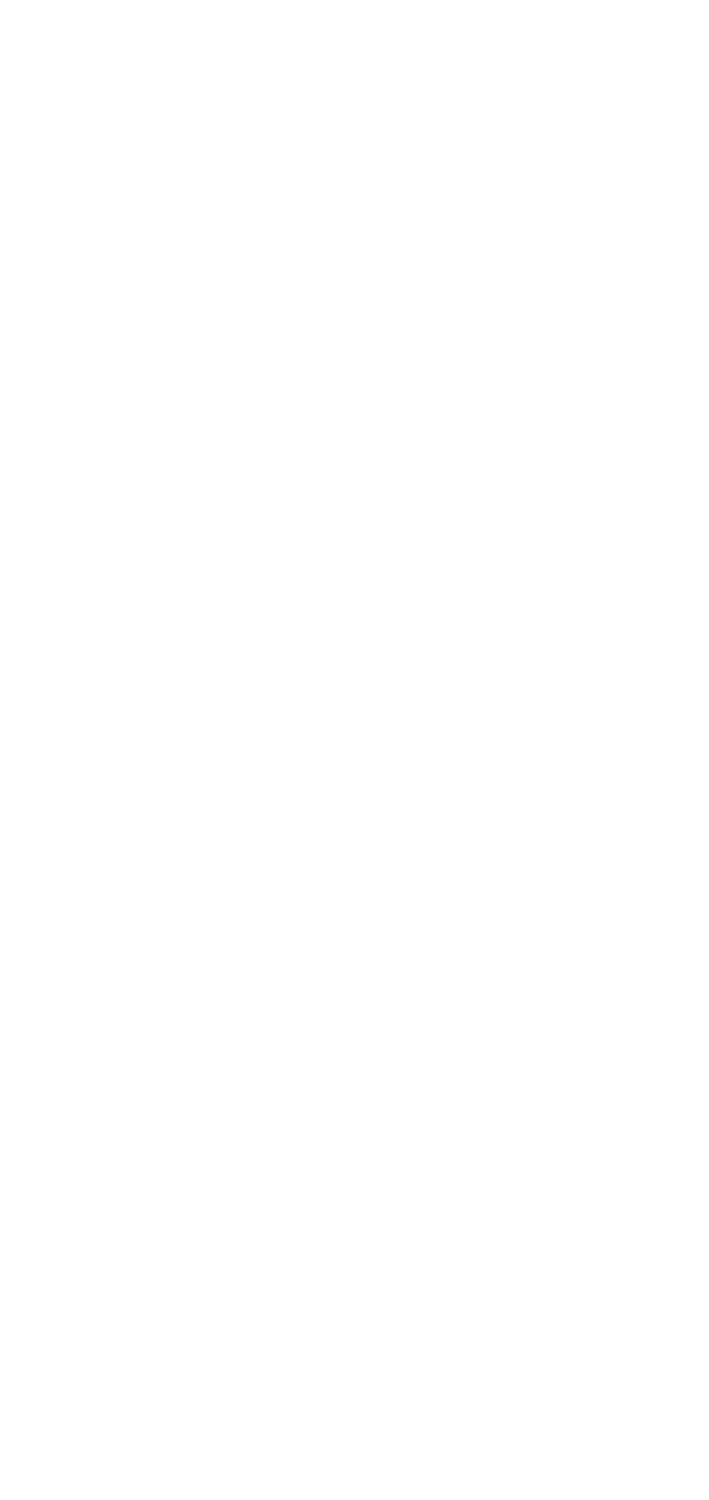## **Investment Objective and Policy**

The investment objective of this Trust is to track the capital performance of the stock markets of the Pacific region, as represented by the FTSE World Asia Pacific (excluding Japan) Index, by investment in a representative sample of stocks selected from all economic sectors.

Securities in the FTSE World Asia Pacific (excluding Japan) Index will be held with weightings generally proportionate to their company's market capitalisation.

From time to time non-Index constituents may be held as a result of a corporate action and these holdings will be sold or transferred as soon as reasonably practical.

The Trust may hold derivatives for the purpose of Efficient Portfolio Management.

## **Risk Profile**

### **Market Risk**

Market risk arises mainly from uncertainty about future prices. It represents the potential loss the Trust may suffer through holding market positions in the face of market movements. The Manager adheres to the investment guidelines and in this way, monitors and controls the exposure to risk from any type of security, sector or issuer.

### **Currency Risk**

This Trust is invested in overseas financial securities. The performance of the Trust may therefore be affected by changes in exchange rates. This risk may be managed by the use of forward currency contracts, which aim to manage the effect of changing exchange rates.

## **Trust Facts**

| <b>Period Fnd Dates for Distributions:</b> |           | 25 Mar, 25 Sep |
|--------------------------------------------|-----------|----------------|
| Distribution Dates:                        |           | 25 May, 25 Nov |
| <b>Ongoing Charges Figures:</b>            | 25 Sep 18 | 25 Mar 18      |
| $R$ -Class                                 | 0.63%     | 0.86%          |
| F-Class                                    | 0.41%     | 0.41%          |
| I-Class                                    | 0.19%     | 0.19%          |
| C-Class                                    | 0.14%     | 0.14%          |

The Ongoing Charges Figure (OCF) is the ratio of the Trust's total disclosable costs (excluding overdraft interest) to the average net assets of the Trust.

The OCF is intended to provide a reliable figure which gives the most accurate measure of what it costs to invest in a trust and is calculated based on the last period's figures.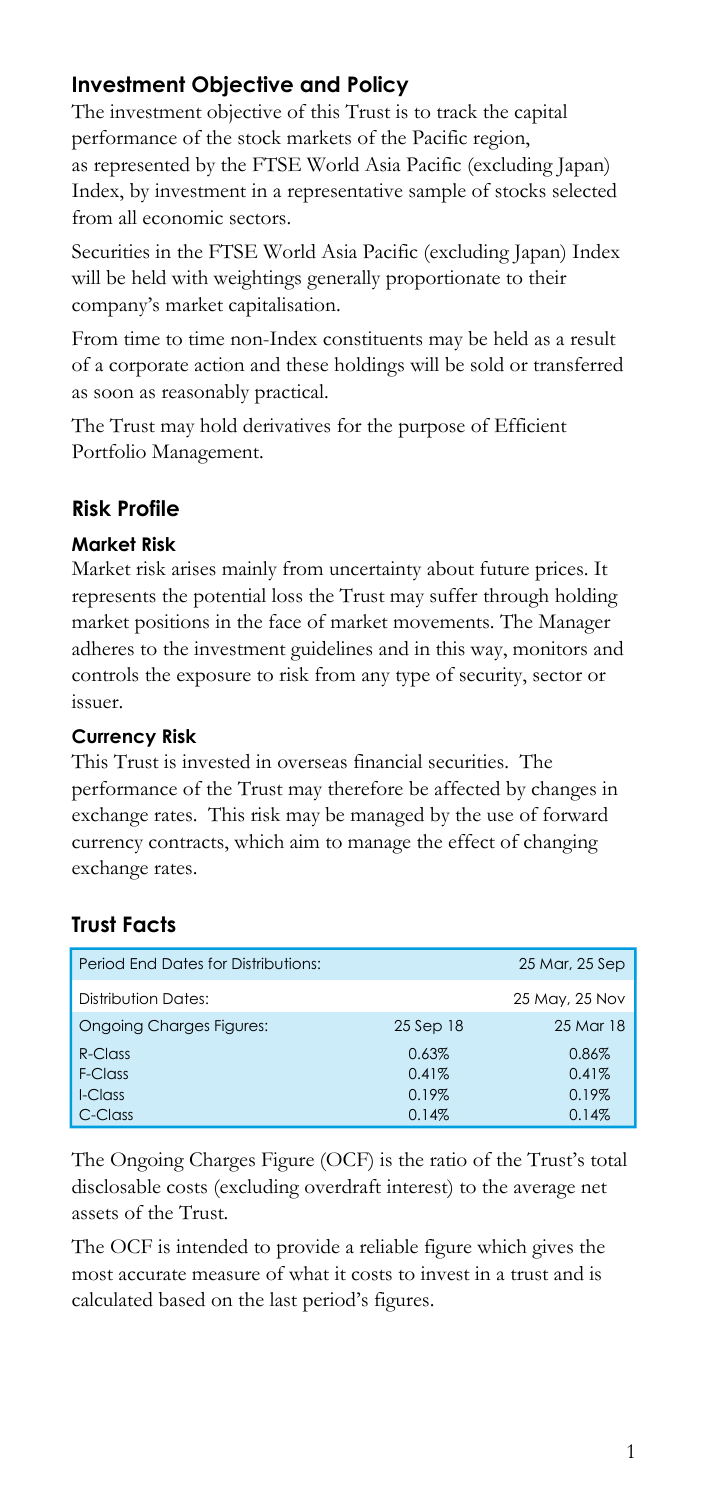## **Risk and Reward Profile**



- This risk and reward profile is based on historical data which may not be a reliable indication of the Trust's risk and reward category in the future.
- The category number highlighted above reflects the rate at which the Trust's unit price has moved up and down in the past. If the Trust has less than five years' track record, the number also reflects the rate at which the Index the Trust tracks has moved up and down in the past. Higher numbers mean the potential reward could be greater, but this comes with increased risk of losing money.
- The Trust is in category five because it invests in company shares which are sensitive to variations in the stock market. The value of company shares can change substantially over short periods of time. Company shares are generally considered to be higher risk investments than bonds or cash.
- The Trust's category is not guaranteed to remain the same and may change over time.
- Even a trust in the lowest category is not a risk free investment.

## **Distribution Information**

### **R-Class**

The distribution payable on 25 November 2018 is 1.8904p per unit for distribution units and 2.7038p per unit for accumulation units.

## **F-Class**

The distribution payable on 25 November 2018 is 2.0439p per unit for distribution units and 2.9943p per unit for accumulation units.

## **I-Class**

The distribution payable on 25 November 2018 is 2.1456p per unit for distribution units and 3.2997p per unit for accumulation units.

## **C-Class**

The distribution payable on 25 November 2018 is 2.1718p per unit for distribution units and 3.3437p per unit for accumulation units.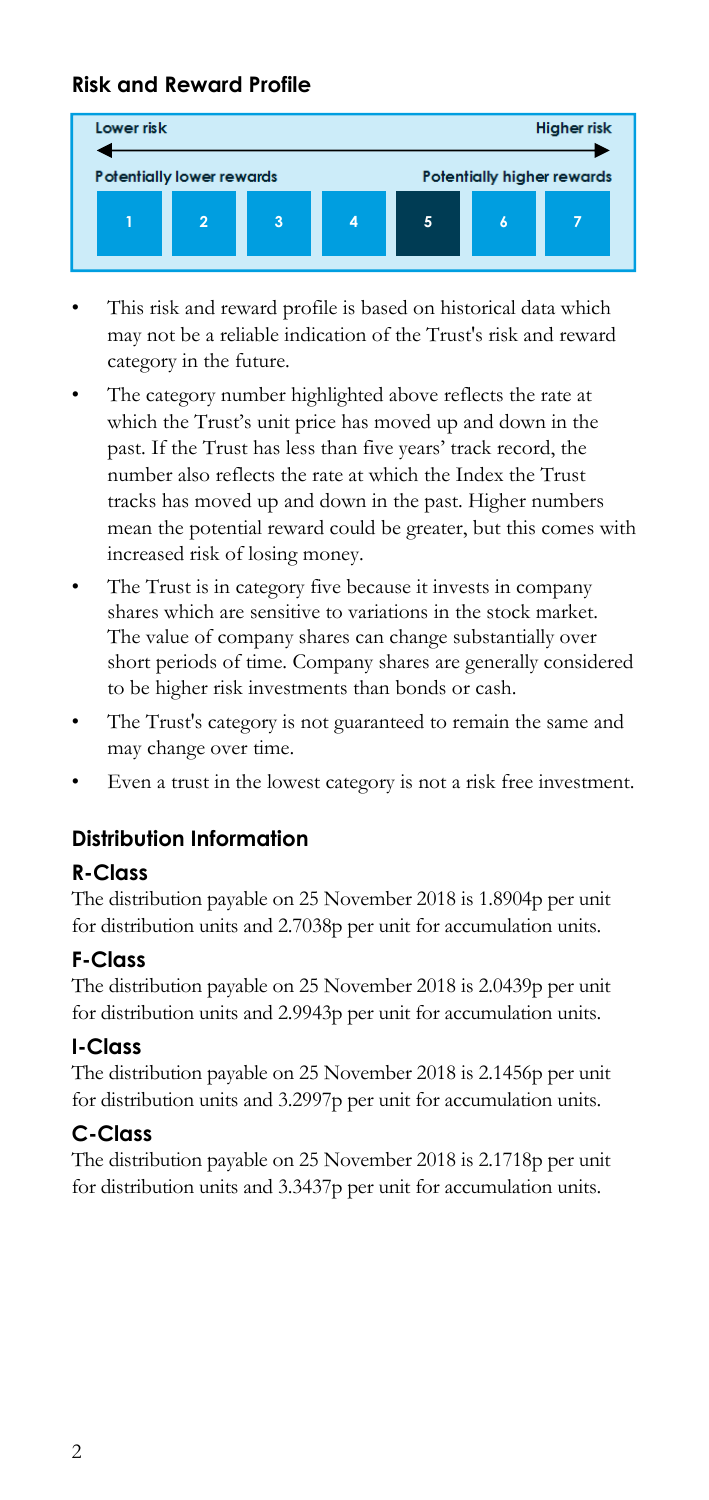#### **Net Asset Values and Units in Issue**

| <b>Class</b>                                                         | <b>Net Asset</b><br>Value (£) | <b>Units in Issue</b>     | <b>Net Asset</b><br><b>Value per</b><br>Unit $(p)$ |
|----------------------------------------------------------------------|-------------------------------|---------------------------|----------------------------------------------------|
| $R$ -Class<br>Distribution Units<br><b>Accumulation Units</b>        | 237.380.699<br>141.851.579    | 218,785,513<br>89.851.986 | 108.50<br>157.87                                   |
| F-Class<br><b>Distribution Units</b><br><b>Accumulation Units</b>    | 169,489<br>1.059.354          | 155,798<br>652.631        | 108.79<br>162.32                                   |
| I-Class<br>Distribution Units<br>Accumulation Units                  | 221.678.753<br>166.712.624    | 205.298.571<br>98.728.282 | 107.98<br>168.86                                   |
| $C$ -Class<br><b>Distribution Units</b><br><b>Accumulation Units</b> | 106.361.546<br>49, 104, 491   | 98.615.595<br>29.058.235  | 107.85<br>168.99                                   |

**Past performance is not a guide to future performance.** 

**The price of units and any income from them may go down as well as up.** 

**Exchange rate changes may cause the value of any overseas investments to rise or fall.**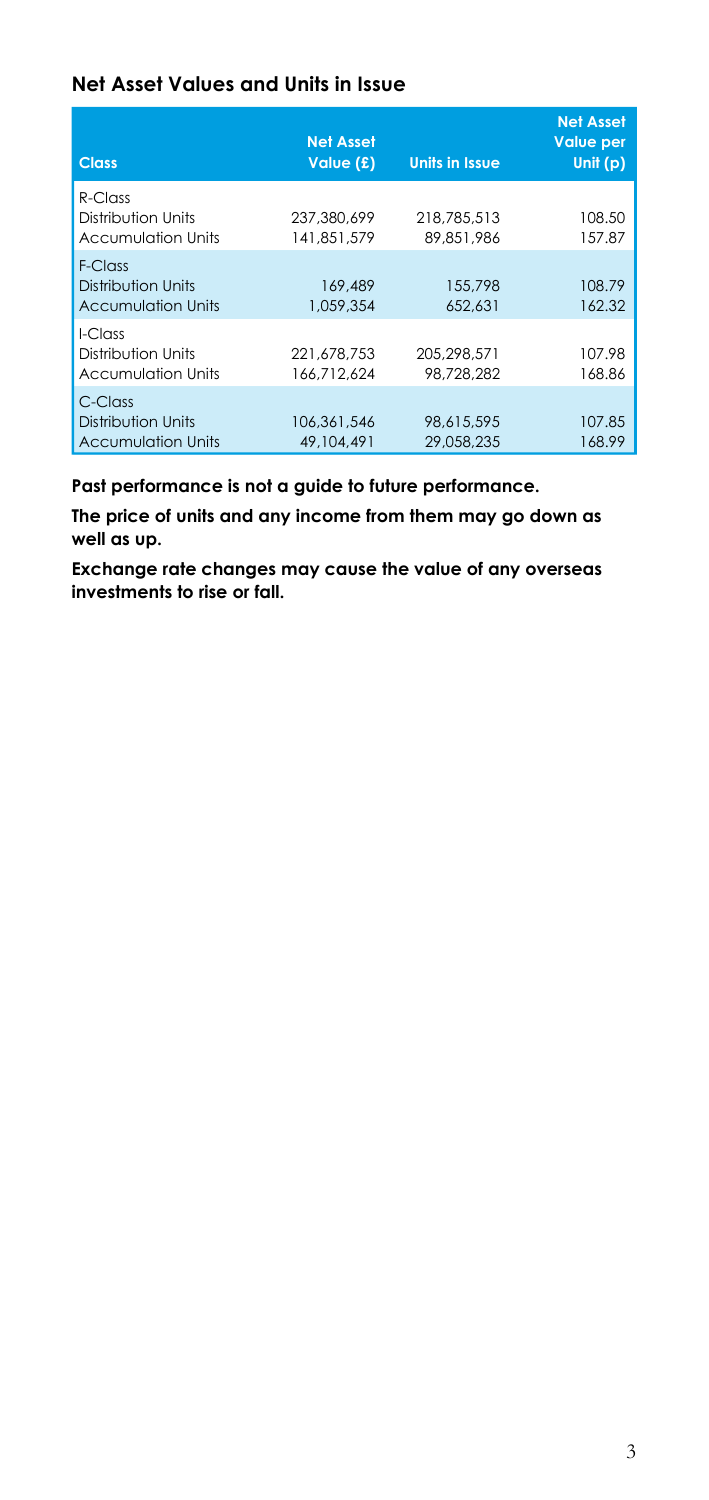## **Portfolio Information**

The top 10 holdings and their associated weighting at the current period end and preceding year end were:

| <b>Top 10 Holdings at</b><br>25 September 2018 |                                  | <b>Top 10 Holdings at</b><br><b>25 March 2018</b> |                                  |  |
|------------------------------------------------|----------------------------------|---------------------------------------------------|----------------------------------|--|
| Holding                                        | Percentage of<br>Net Asset Value | Holding                                           | Percentage of<br>Net Asset Value |  |
| <b>Taiwan Semiconductor</b><br>Manufacturing   | 5.81%                            | Samsung Electronics                               | 5.90%                            |  |
| Samsung Electronics                            | 5.62%                            | Taiwan Semiconductor<br>Manufacturing             | 5.50%                            |  |
| <b>AIA Group</b>                               | 2.91%                            | AIA Group                                         | 2.78%                            |  |
| Commonwealth Bank<br>of Australia              | 2.54%                            | Commonwealth Bank<br>of Australia                 | 2.68%                            |  |
| <b>BHP Billiton</b>                            | 2.23%                            | Westpac Banking                                   | 2.06%                            |  |
| Westpac Banking                                | 1.95%                            | <b>BHP Billiton</b>                               | 1.95%                            |  |
| <b>CSL</b>                                     | 1.88%                            | Australia & New Zealand<br><b>Banking Group</b>   | 1.72%                            |  |
| Australia & New Zealand                        |                                  |                                                   |                                  |  |
| Banking Group                                  | 1.67%                            | National Australia Bank                           | 1.66%                            |  |
| National Australia Bank                        | 1.54%                            | CSL.                                              | 1.51%                            |  |
| Wesfarmers                                     | 1.14%                            | Hon Hai Precision<br>Industry                     | 1.27%                            |  |

## **Trust Holdings as at 25 September 2018**



**Trust Holdings as at 25 March 2018** 

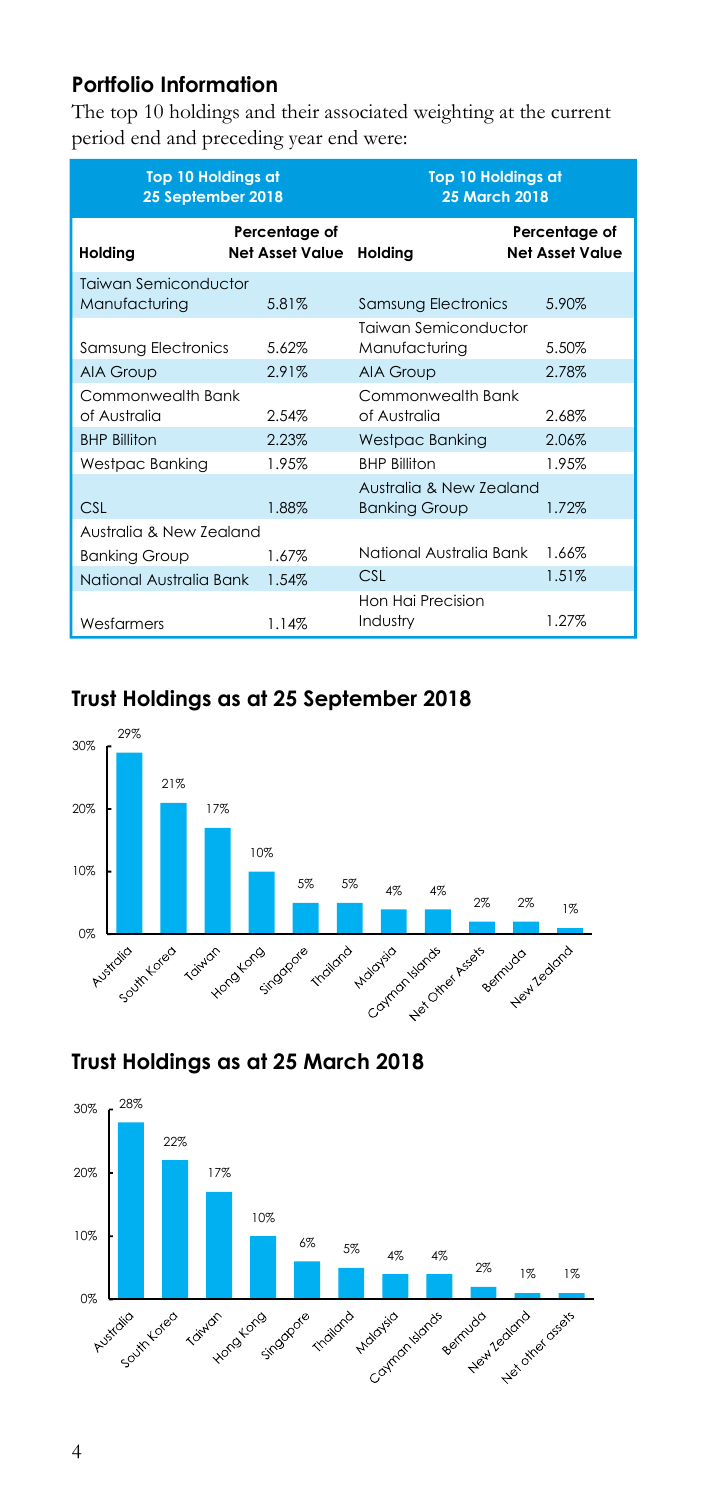## **Manager's Investment Report**

During the period under review, the bid price of the Trust's R-Class distribution units increased by 3.76%. FTSE, the Index compiler, calculates the benchmark Index at the end of the business day using closing prices, whereas the Trust is valued using prevailing prices at 12 noon. Therefore, for tracking purposes the Trust has been revalued using closing prices and foreign exchange rates. On this basis over the review period, the Trust returned 2.96% on a capital only basis, matching the FTSE World Asia Pacific ex Japan Index return of 2.96% (source: Bloomberg).

#### **Past performance is not a guide to future performance.**

**The value of investments and any income from them may go down as well as up.**

#### **Exchange rate changes may cause the value of any overseas investments to rise or fall.**

The FTSE World Asia Pacific (excluding Japan) Index is calculated by FTSE International Limited ("FTSE"). FTSE does not sponsor, endorse or promote this product.

All copyright in the Index values and constituent list belongs to FTSE. Legal & General has obtained full licence from FTSE to use such copyright in the creation of this product.

"FTSETM", "FT-SE®" and "Footsie®" are trademarks of the London Stock Exchange Plc and The Financial Times Limited and are used by FTSE International Limited ("FTSE") under license.

#### **Market/Economic Review**

Following a volatile start to 2018, Asia-Pacific equities delivered positive returns for Sterling-based investors, outperforming emerging market equities but underperforming relative to global stock markets. Notwithstanding positive corporate earnings and optimism in the world economic outlook, fears that rising trade tensions could trigger a trade war dragged on export-orientated Asia-Pacific companies. Despite a contraction in economic activity during the first quarter, supportive corporate earnings and Yen weakness against the US Dollar helped Japanese equities to produce strong returns in Sterling terms. Australian equities also rallied as domestic demand boosted economic activity. However, Chinese and Korean equities slipped amid trade related concerns.

#### **Trust Review**

During the review period there were two quarterly Index rebalances; in June 2018 and September 2018.

The June 2018 quarterly Index review resulted in one addition, Gulf Energy Development (Thailand), and two deletions, Lotte Confectionery (South Korea) and Brightoil Petroleum (Hong Kong). There were 167 changes to the free share capital of constituents with the largest increases being Lotte (South Korea) and Westpac Banking (Australia) and the largest decreases being Malayan Banking (Malaysia) and Samsung Electronics (South Korea).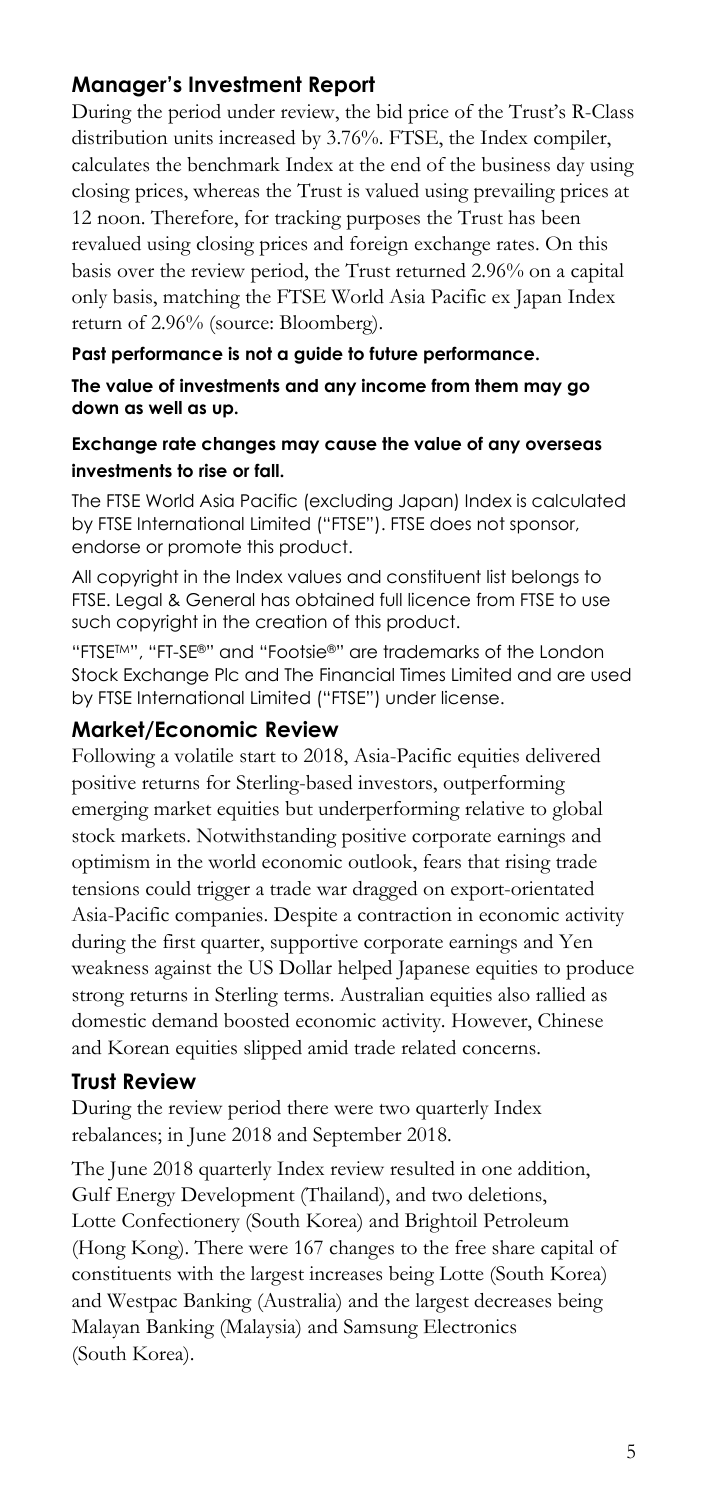### **Manager's Investment Report continued**

The September 2018 Semi-annual Index review resulted in 11 additions and eight deletions. The largest additions were Yageo (Taiwan) and The a2 Milk (New Zealand). The two largest deletions were Sky Network Television (New Zealand) and Hopewell Highway Infrastructure (Hong Kong). There were 31 changes to the free share capital of constituents with the largest increases being Malayan Banking (Malaysia) and Taiwan Cement (Taiwan) and the largest decreases being Hyundai Motor and Hyundai Motor 2nd Pfd (both South Korea).

Outside the reviews, there was some notable Merger & Acquisition (M&A) activity in Australia and Taiwan. In April, Advanced Semiconductor Engineering acquired the remaining shares of Siliconware Precision Industries (both Taiwan) and formed a new resulting company, ASE Industrial Holding (Taiwan). This deal was worth approximately US\$3.3 billion. In June, Westfield Group (Australia) was deleted from the Index after being acquired by Unibail-Rodamco SE (Netherlands) in a deal worth \$21.8 billion. As a result of this deal a new company was formed, Unibail-Rodamco-Westfield (Netherlands), which was not eligible for the Index as it was listed in the Netherlands.

At the end of the period, the Trust had holdings spread across 8 countries, with Australia accounting for 29.6%, South Korea 21.3%, Taiwan 17.8% and the other countries accounting for 31.2%. The three largest stocks in the Index were Taiwan Semiconductor Manufacturing (5.9%), Samsung Electronics (5.7%) and AIA Group (3.0%).

### **Outlook**

We expect the recent strong economic growth to continue for the time being. However, there are a number of indicators which suggest that the global economy is moving towards the latter stages of the economic cycle; unemployment is low, inflation is starting to rise, the yield curve is flattening and credit spreads are moving wider.

From our perspective, there are three key risks of which to be mindful: that inflation could rise faster than expected, a further strengthened US Dollar which would squeeze other nations and trade wars. On the latter, the existing set of tariffs on steel, aluminium and solar panels are relatively small. However, it is the significant escalation that could cause wider issues. Escalation increases the risk of a more negative financial market reaction and damage to business and consumer confidence. While tariffs on steel and aluminium are less visible to consumers, widespread tariffs will hit high-profile consumer goods such as electronics and clothing. If a full-scale trade war becomes a reality, we see it as inflationary and negative for US, Chinese and global growth. However, this scenario is not part of our base case outlook and we see the current rhetoric from Trump as part of his usual negotiating position to reach a more stable and agreeable outcome.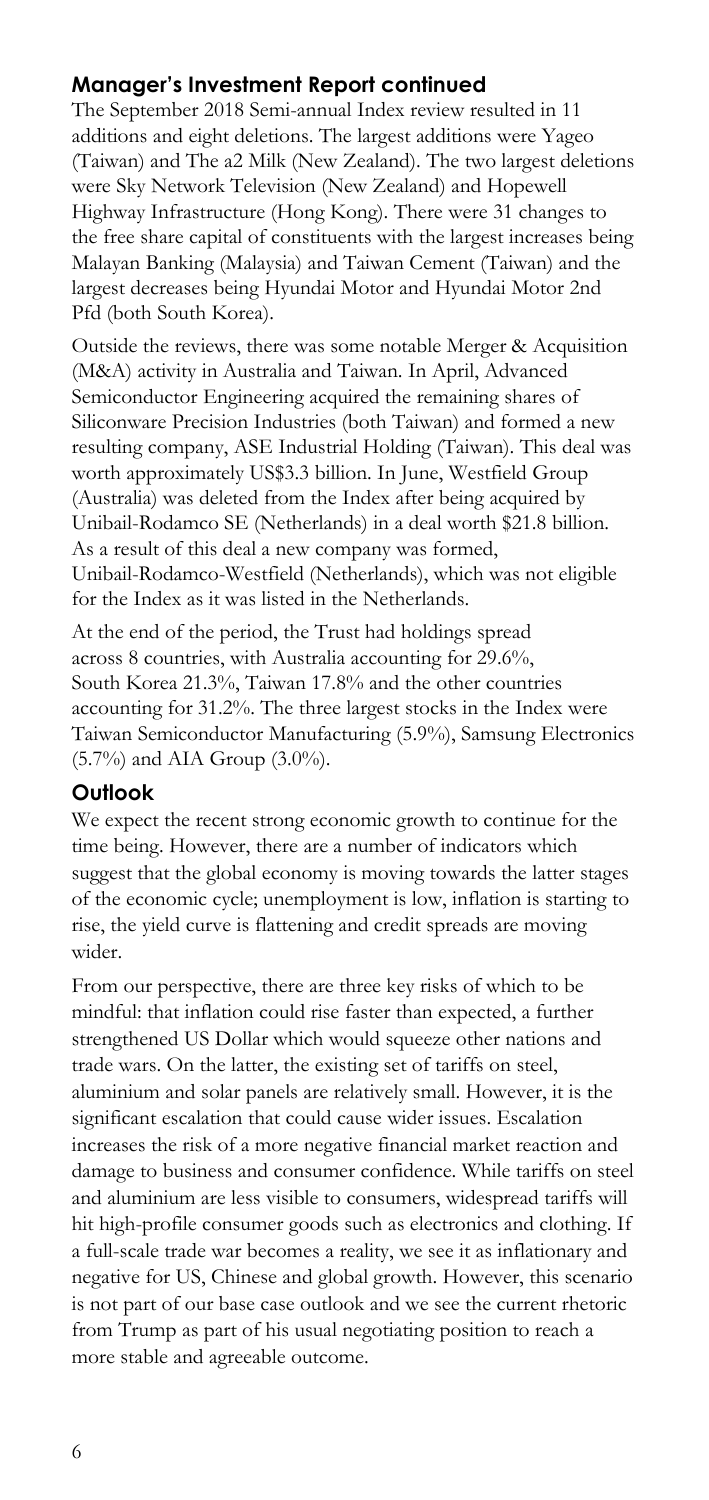# **Manager's Investment Report continued**

The Trust is well positioned to capture the region's market performance.

Legal & General Investment Management Limited (Investment Adviser) 22 October 2018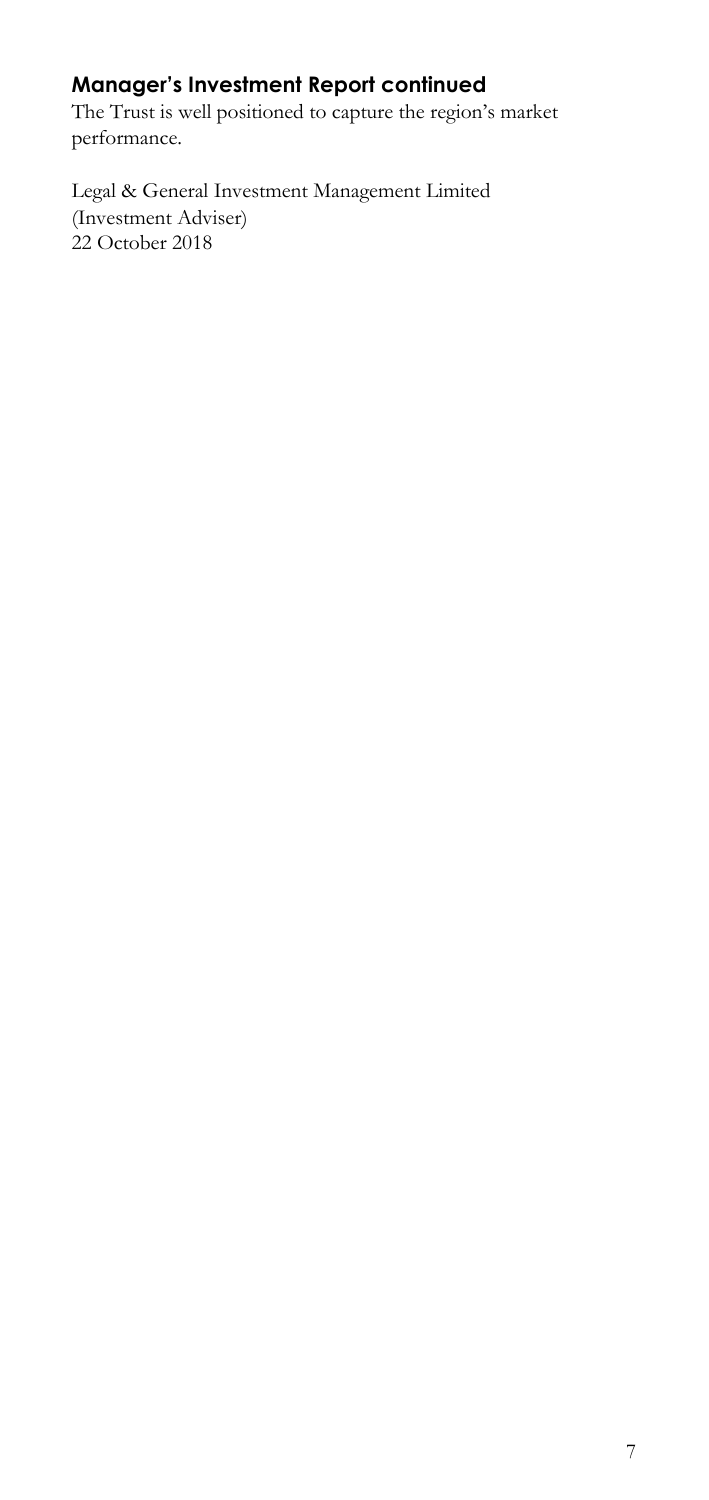### **Manager's Report and Accounts**

Copies of the most recent Interim and Annual Long Form Manager's Reports are available free of charge by telephoning 0370 050 0955, by writing to the Manager or are available on the internet at www.legalandgeneral.com/investments/fundinformation/managers-reports.

Call charges will vary. We may record and monitor calls.

### **Information on Tracking Error**

The 'Tracking Error' of a Trust is the measure of the volatility of the differences between the return of the Trust and the return of the benchmark Index. It provides an indication of how closely the Trust is tracking the performance of the benchmark Index after considering things such as Trust charges and taxation.

Using monthly returns, over the review period, the annualised Tracking Error of the Trust is 0.33%, whilst the annualised Tracking Error of the Trust over the last 3 years to the end of September 2018 is 0.15%. These Tracking Errors are within the anticipated Tracking Error levels set out in the Trust's Prospectus of  $+/- 0.5%$  per annum.

#### **Minimum Investment Amounts**

The minimum initial lump sum investment amounts for each class are as follows:

| R-Class | $\sqrt{100}$ |
|---------|--------------|
| F-Class | 4.500        |
| I-Class | f1,000,000   |
| C-Class | f100,000,000 |

In addition, monthly contributions can be made into the R-Class with a minimum amount of  $f(20)$ , and F-Class with a minimum amount of  $\sqrt{250}$  per month.

F-Class units are only available to:

- i) investors who have received advice from authorised intermediaries, platforms or other distributors in relation to their investment in units in the Trust and
- ii) distributors who the Manager reasonably considers will adequately bear the costs of marketing to and acquiring investors at no or limited cost to the Manager, and to whom the Manager has confirmed that such distributor or investor meets the criteria for investment in such units.

C-Class units are available to certain eligible investors who meet the criteria for investment in such units as outlined in the share class policy of the Manager, which is available to investors in the C-Class upon request. Where investors in the C-Class no longer continue to meet the criteria for investment in such units, further investment in such units may not be permitted.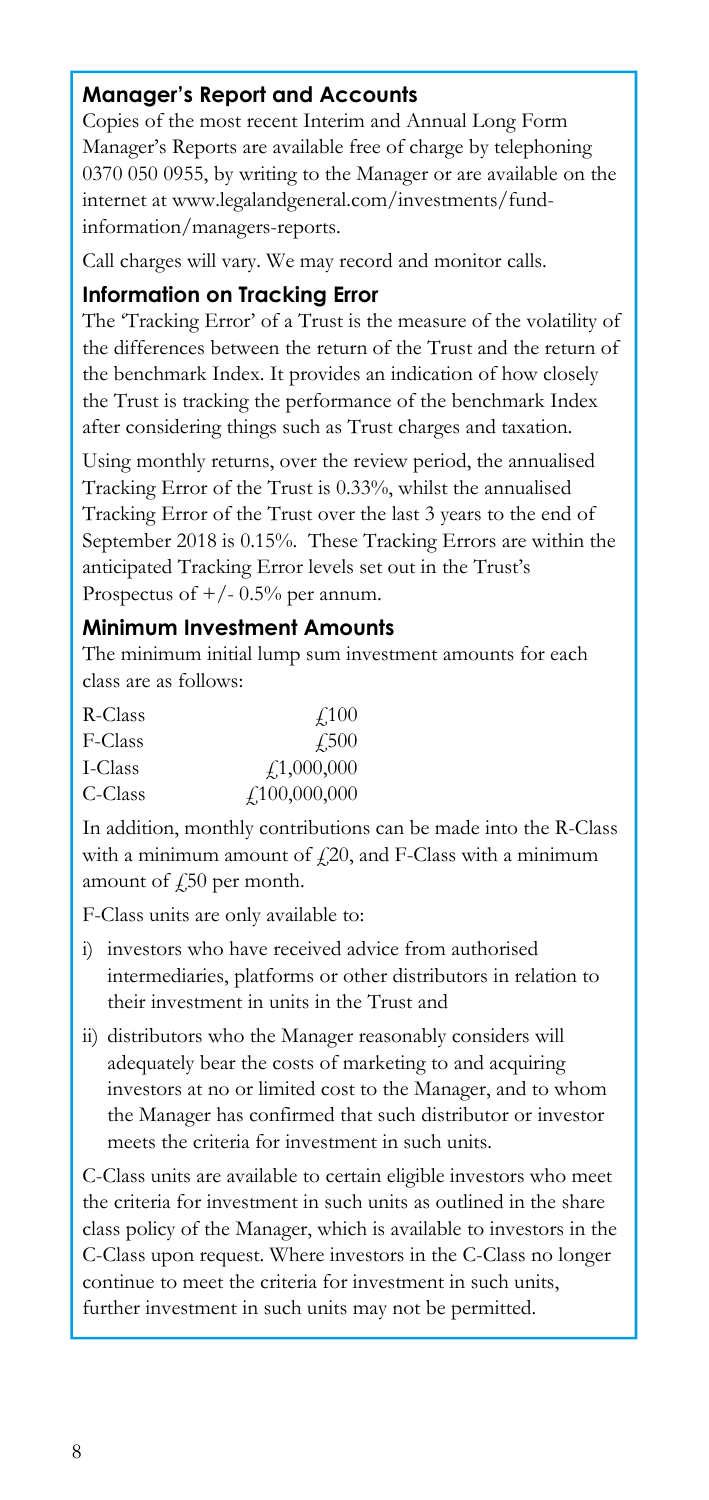### **Other Information**

The information in this report is designed to enable unitholders to understand how the Trust has performed during the period under review and how it is invested at the period end. Further information on the activities and performance of the Trust can be obtained by telephoning 0370 050 0955 or by writing to the Manager.

Call charges will vary. We may record and monitor calls.

## **Significant Changes**

### **Change in Fund Management Fee (FMF)**

With effect from 1 June 2018, the FMF for the R share class was reduced from 0.86% to 0.57%.

#### **Change of Auditor**

With effect from 28 April 2018, PricewaterhouseCoopers LLP ceased to be Independent Auditors of the Trust and KPMG LLP have been appointed. The change of Auditor has no impact on the way the Trust is operated.

### **General Data Protection Regulation (GDPR)**

Legal & General takes your privacy very seriously. Under data protection legislation, we have classified ourselves as a 'data controller'. This means that we are subject to certain obligations relating to how we process personal data. These obligations include, without limitation, providing individuals with certain information regarding how we process their personal data.

We will use the personal data you have provided to us in connection with an investment in units of Legal & General Pacific Index Trust, including your name, age, contact details, bank account details, transactions and the invested amount, and any information regarding the dealing in units in accordance with all applicable data protection laws and our Privacy Policy which is available from 25 May 2018 at www.lgim.com/UTMprivacy (or available upon request). Our Privacy Policy sets out, amongst other things, the purpose or purposes for which your personal data is collected and intended to be processed and also contains any other information prescribed by data protection legislation.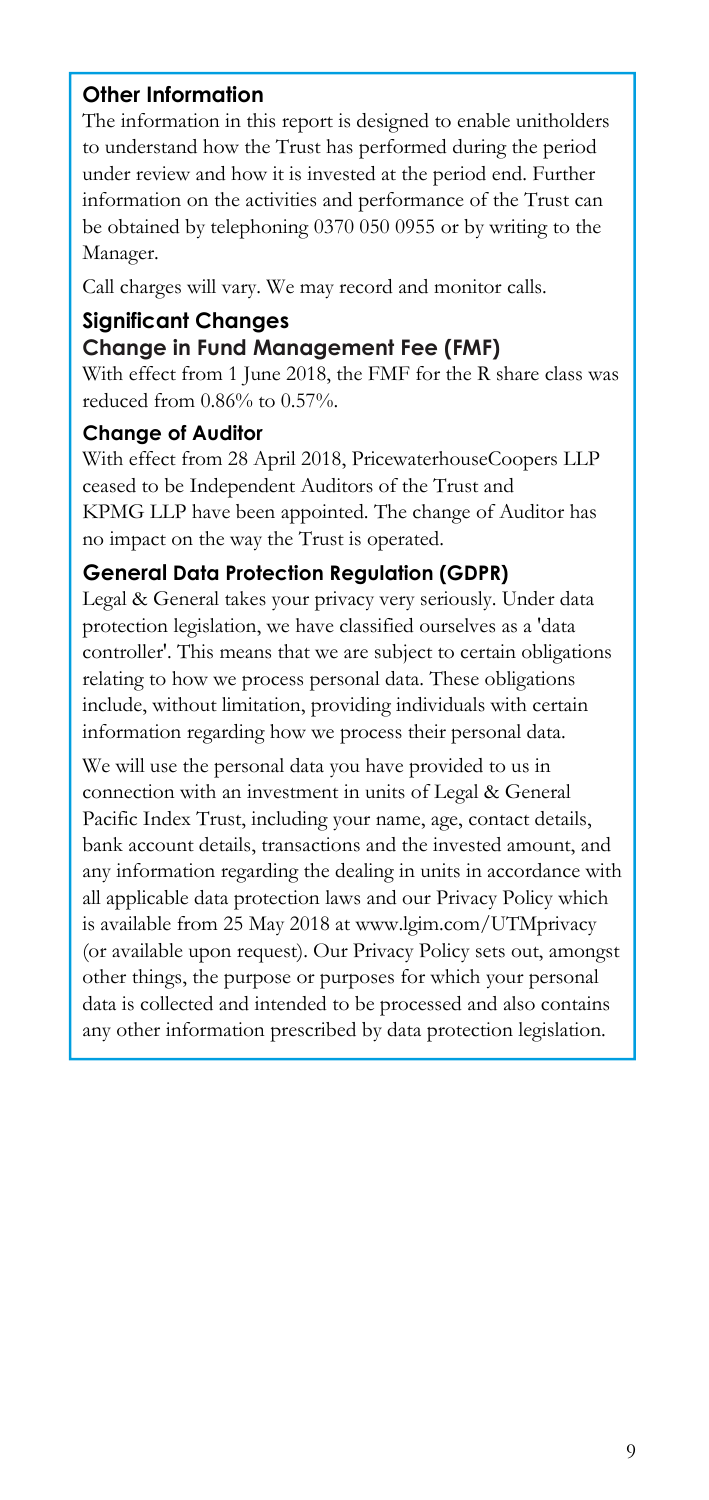### **Authorised Fund Manager**

Legal & General (Unit Trust Managers) Limited Registered in England and Wales No. 01009418 Registered office: One Coleman Street, London EC2R 5AA Telephone: 0370 050 3350 Authorised and regulated by the Financial Conduct Authority Call charges will vary. We may record and monitor calls.

### **Trustee**

Northern Trust Global Services SE 50 Bank Street, Canary Wharf, London E14 5NT Authorised by the Prudential Regulation Authority and regulated by the Financial Conduct Authority and the Prudential Regulation Authority

## **Independent Auditors**

KPMG LLP 15 Canada Square, London E14 5GL